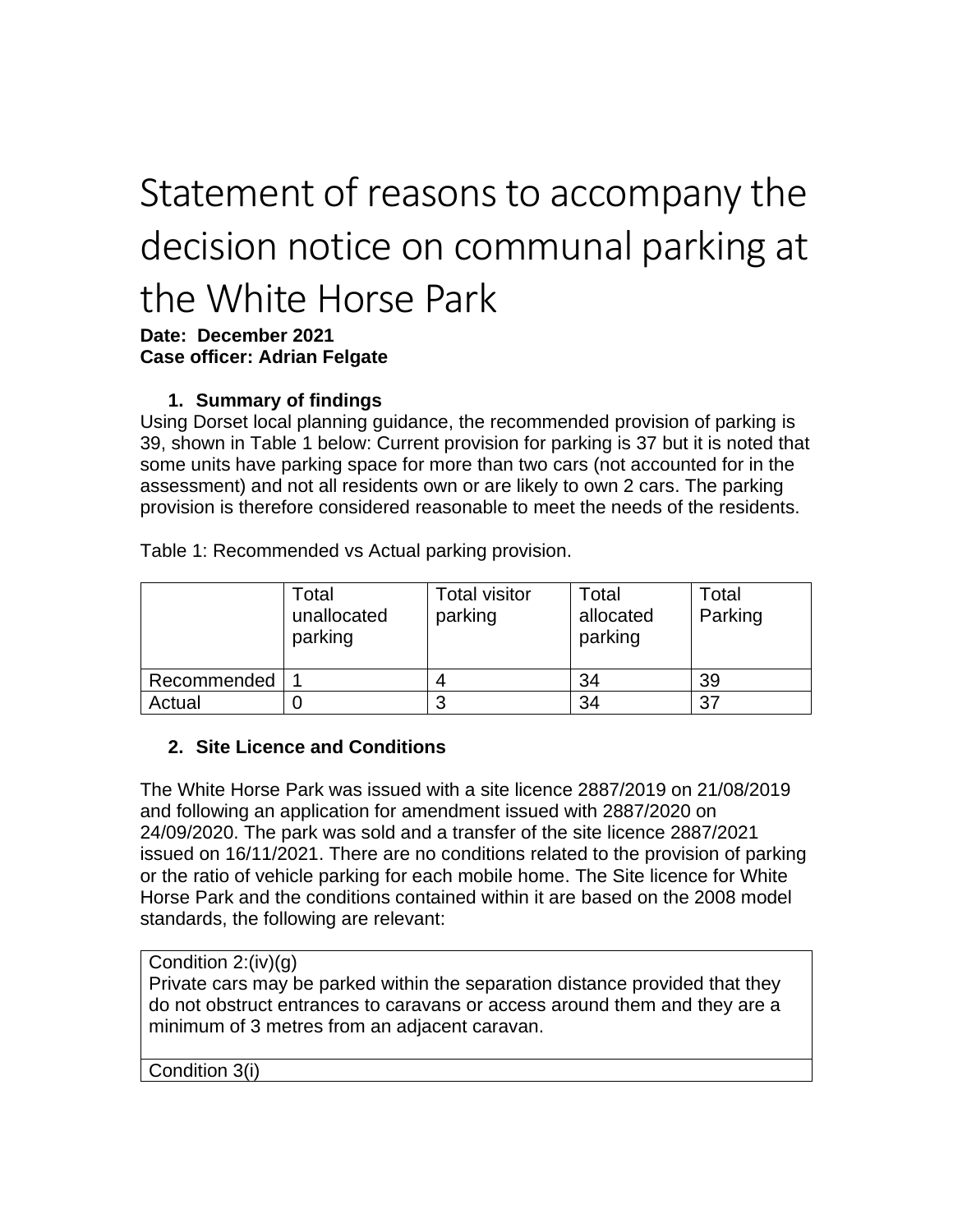Roads shall be designed to provide adequate access for emergency vehicles and routes within the site for such vehicles must be kept clear of obstruction at all times.

3(iv)

New two-way roads shall not be less than 3.7metres wide, or if they are designed for and used by one-way traffic, not less than 3 metres wide.

Condition 13 Communal Vehicular Parking. Suitably surfaced parking spaces shall be provided to meet the requirements of residents and their visitors.

The annex to Model Standards 2008 for Caravan Sites in England provides advice on the application and enforcement of the model standards, it states:

## **Density, Spacing and Parking Between Caravans**

- **26.** The 6 metre separation distance is required for two reasons:
	- Health and safety considerations; and
	- Privacy from neighbouring caravans.

# **Communal Vehicular Parking**

- **74.** Parking needs will vary considerably between individual parks. Parking requirements should reflect the reasonable needs of the residents, having regard to the size and layout of the site, the number of units, the occupation criteria of the site and the availability of public transport in the immediate vicinity.
- **75.** Provision of parking spaces on new sites or those undergoing redevelopment or extension should be consistent with local planning policies.

# **3. Planning guidelines**

Guidance from the 2008 model standards also states that communal parking provision should be consistent with local planning policies. Planning guidance for parking provision on new residential sites can be found at [https://www.dorsetcouncil.gov.uk/planning-buildings-land/planning/transport](https://www.dorsetcouncil.gov.uk/planning-buildings-land/planning/transport-development-management/car-and-cycle-parking-standards.aspx)[development-management/car-and-cycle-parking-standards.aspx](https://www.dorsetcouncil.gov.uk/planning-buildings-land/planning/transport-development-management/car-and-cycle-parking-standards.aspx)

The West Dorset and Weymouth and Portland adopted Local Plan 2015 states that

*i) Parking should be provided in association with new residential development. The amount of car parking to be provided will be assessed*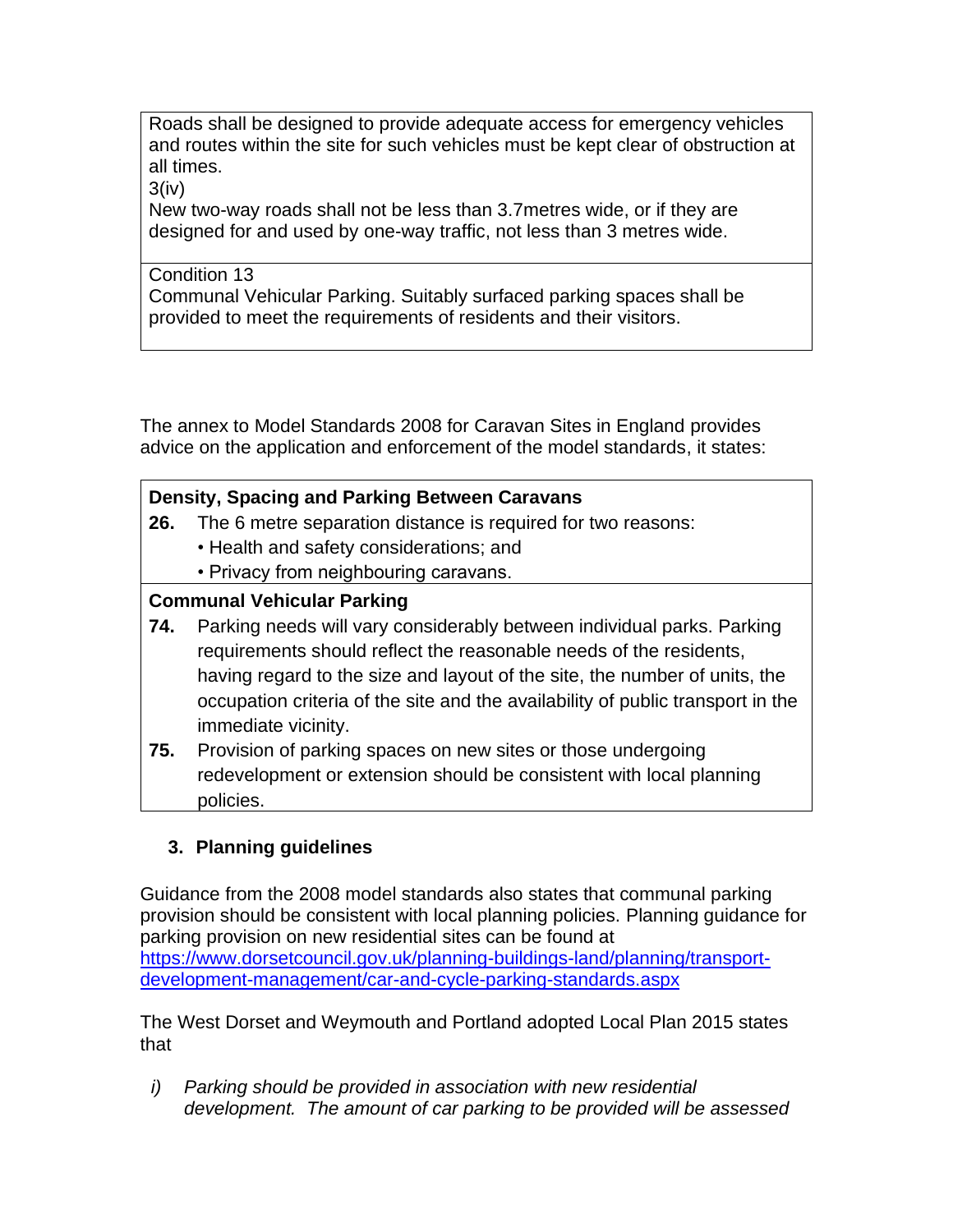*under the methodology set out in the Bournemouth, Poole & Dorset Residential Car Parking Study (or its replacement), taking account of the following factors:*

- *Levels of local accessibility;*
- *Historic and forecast car ownership levels;*
- *The size, type, tenure and location of the dwellings;*
- *The appropriate mix of parking types (e.g. unallocated, on-street, visitor etc).*

*ii) Cycle parking facilities should be provided where suitable private storage is not provided, at a ratio of one cycle space per 2 dwelling units.* 

This planning guidance is aimed at all planning scenarios and includes new residential development which is the closest parallel to a park home site. The permissions on this site (Certificates of lawful use) restrict the number of units to seventeen but make no reference to parking provision.

#### **4. Size and Layout of the site.**

The site is broadly L shaped and rises steeply from the entrance in a broadly west - east direction to the top of the site where it turns through ninety degrees. All park homes are provided with access to the site road apart from unit six which is reached via a paved road between units 14 and 15.

The mobile homes have been sited on bases which are level and due to the topography of the site have retaining walls to enable the concrete hard standings to be level.

There are no footpaths marked on the site plan adjacent to the asphalt road. There are raised paths and decking marked on the site plan between units in the separation distances.

Some of the mobile homes are placed less than 6m apart (but not less than 5.25m). The homes are finished with surface coating (cladding) which complies to Fire Class 1 standard and as such the Council has published a decision not to take formal action regarding this minor loss of amenity.

#### **5. Allocated and unallocated parking spaces**

Parking provision is shown on the submitted site plan and following a confirmatory site inspection it is noted that:

• Allocated parking places shown on the site plan are 2.4m x 4.6m where they are sited in the separation distances. It is noted but not used in the assessment that some driveways can accommodate more than 2 cars in the space provided.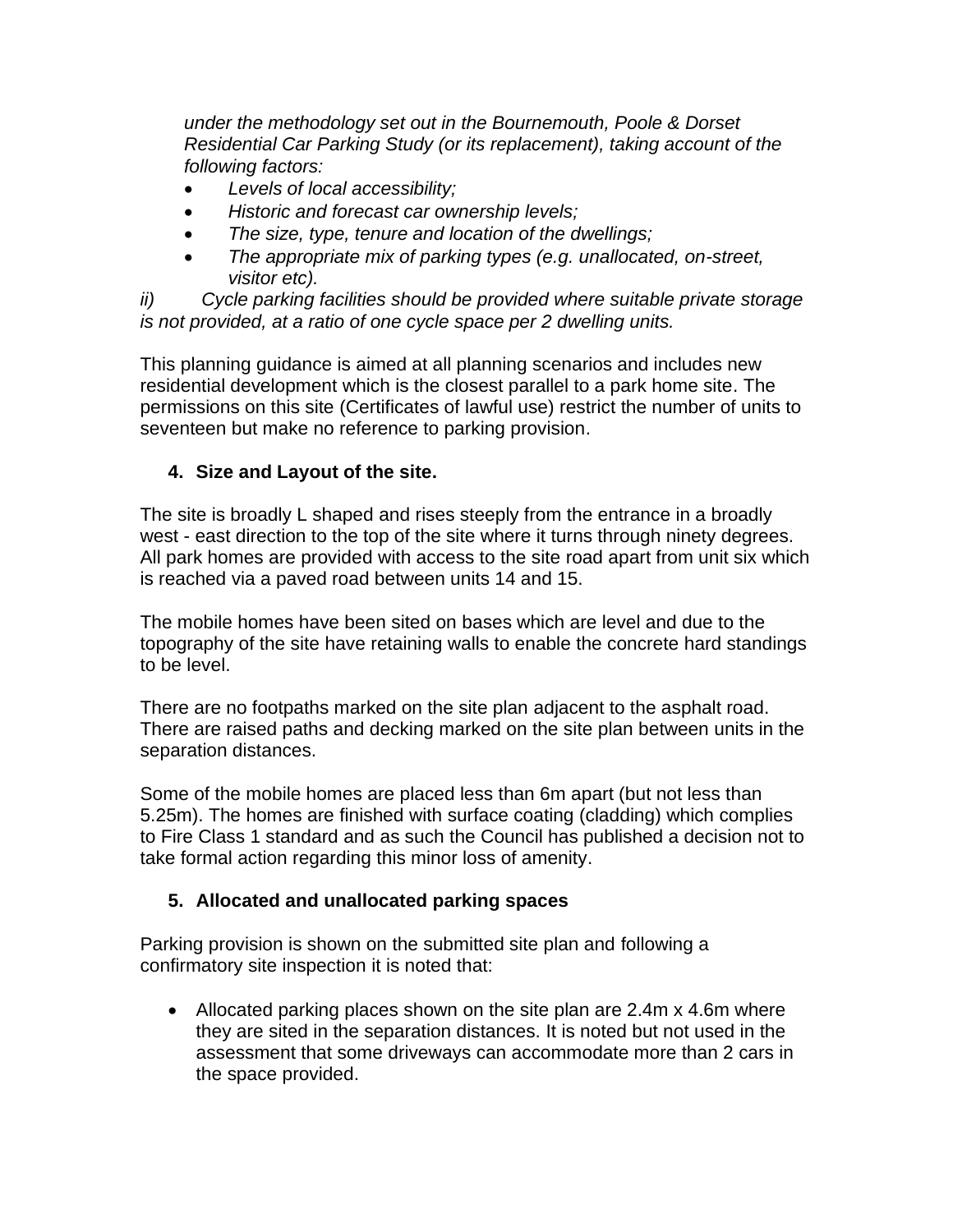- There is a parking space shown to the front of number 9 which measures 2.28m at its narrowest to 2.55m x 6.m or greater when measured. The kerb is 0.3m wide. The kerb has been included within the description and measurement of the parking space.
- The site road measures 5 metres wide at the narrowest point of the parking space to the front of unit 9.
- Cars are indicated within the parking spaces on the plan for illustration purposes and measure 1.4m x 2.4m.
- The top surface of the road has been installed and markings for 3 communal/visitor parking spaces on site.
- There are three unallocated or visitor parking spaces marked on the road. These are between unit 14 and units 11 and 12 which measure 1.95 x 4.6m from the plan, and opposite unit 13. The first two when measured during the site inspection are 2.1m x 4.84m to the outsides of the white markings and the third measures. The third measured 2.3m x 4.95m.

Local planning guidance states "the typical car parking space should measure 2.8m wide by 5.0m long. This allows for a width of 0.4m for door opening within the space. The space can be reduced to 2.4m if a 0.4m clearance is available immediately adjacent to one side of the space. A six-metre aisle width is required in front of the space to allow vehicles to easily turn into and out of it. This aisle width may be reduced if the space width is widened accordingly" and for parallel parking arrangements "for parking parallel to the highway each space should measure 2.4m wide by 6.0m long"

# **6. Site Owners comment on parking provision**

The agent described in an email dated 28<sup>th</sup> February 2020 that there are 17 park homes proposed for the site, stating:

*"Notwithstanding the above, there are to be 17 mobile homes on the park and compared to other mobile home parks there is an extensive over provision of parking spaces with the majority of the units having two spaces although with the size of these in practice I would suggest three spaces would be accommodated especially for occasional visitors. By my calculations there are at least 33 spaces provided which far exceeds the average provision of 1 space per unit and 1 visitor for every 10 units. There are also two informal spaces where temporary stops for delivery/loading could be easily accommodated. Furthermore, the main road is wider than the required dimensions, therefore any vehicles temporarily stopped on the road would not prevent the use of the road. "*

The Owners of White Horse Park Homes in an email of 5/11/2021 has advised "Nos. 12, 13, 14, 15, 16 were sold recently and are now fully occupied. No.7 should be completing on 12th November. This means the Park is now full."

#### **7. Parking services comment on parking provision**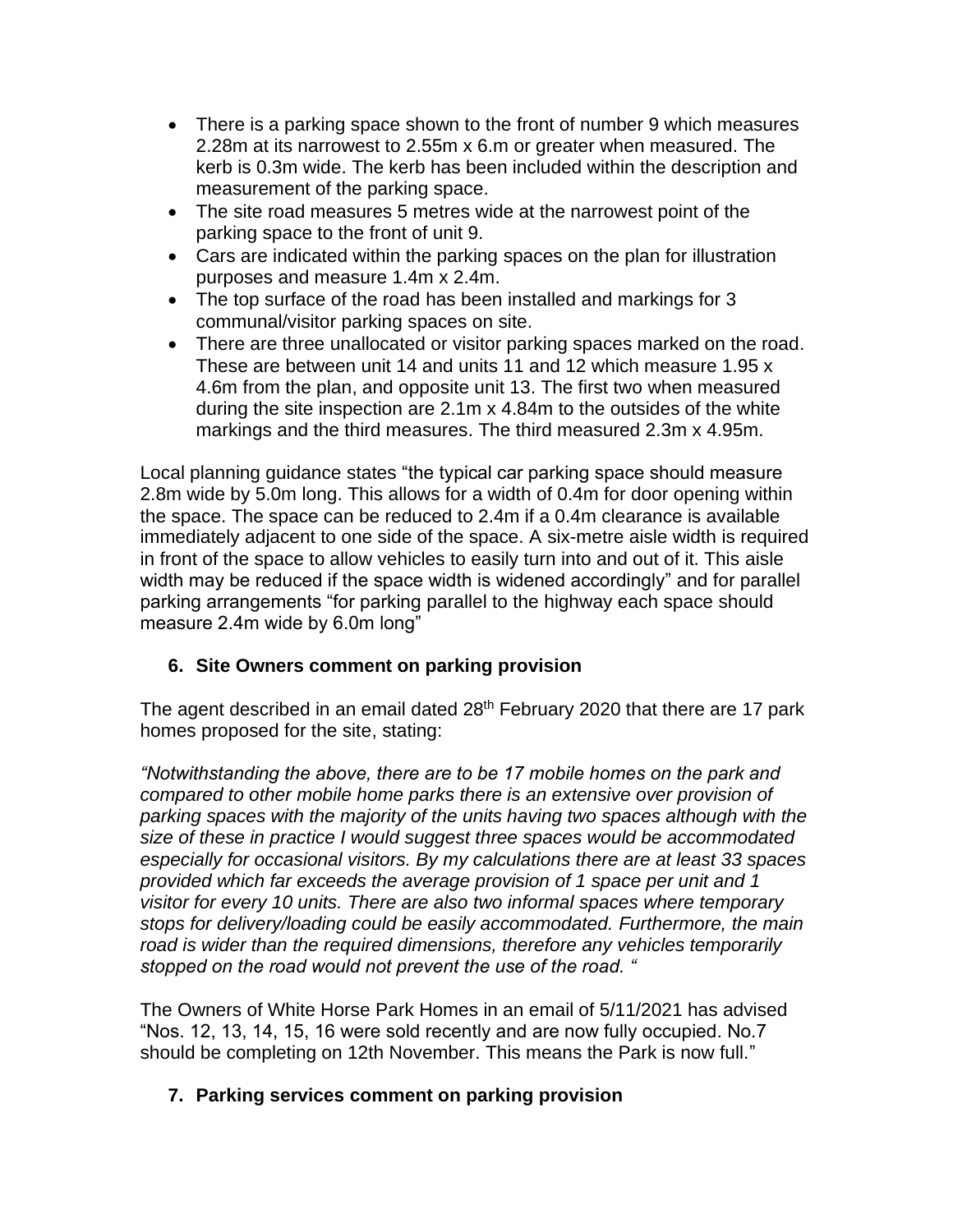The parking services manager commented **"**The scope of my visit was not to comment on the capacity for parking per se as this is a matter for the licensee to consider but it would seem apparent to me that there is a 'designated' parking area for each property as outlined in the site plan which I have seen and that this is reasonable to meet the needs of residents. There were clear and obvious delineations of the boundaries between the properties to indicate where spaces are available for individual vehicles to be parked even though site licence clause 13 does not require them to be marked."

## **8. Public Transport**

There are no regular bus routes past the site in the way that would be found in an urban area. There may have been a request stop on the road outside the caravan park in the past, but this has fallen out of use. The site is steeply sloping from the entrance up to the top of the site. It is assumed that residents will need a car to access the community.

## **9. Site Rules**

There are site rules published for the site and include "All vehicles must be driven carefully on the park, not exceeding the displayed speed limit. Parking is not permitted on roads or grass verges." There are no restrictions on the number of vehicles to be parked on the site.

# **10.Occupation criteria for the site**

Site rules provides occupation is for over 45's only.

# **11.Fire Risk Assessment**

A fire risk assessment (FRA) was submitted on 19<sup>th</sup> October 2020 by Peter Thomas and did not identify any specific fire risks from allocated or visitor car parking on the site.

# **12.Parking for Cycles**

There is no specific requirement for cycle parking spaces to be included within the model standards 2008, rather it refers to communal vehicular parking. There are metal sheds shown on the pitches of most of the occupied units which could be used for secure storage of cycles

# **13.Calculation of parking spaces**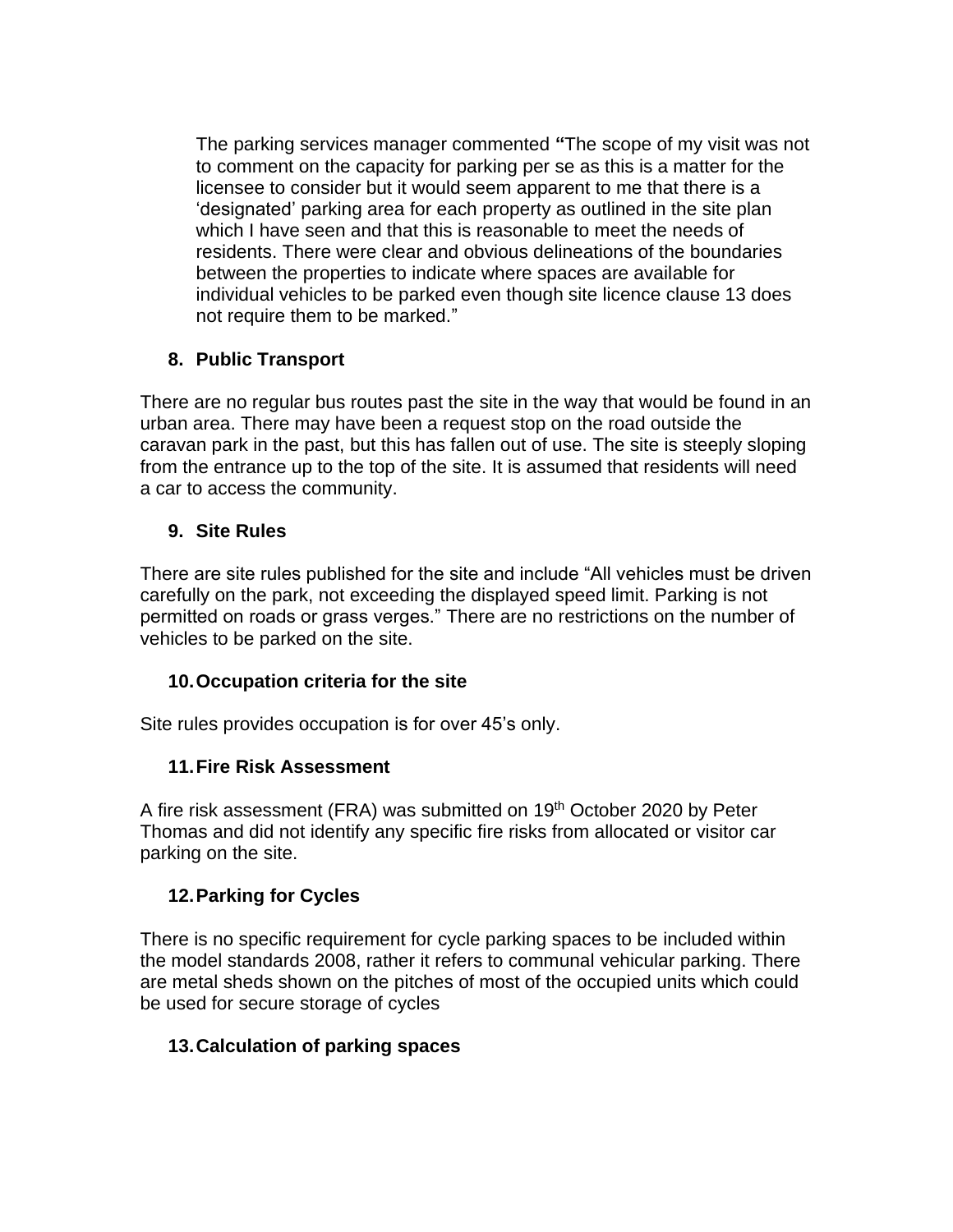These calculations have been carried out using the [parking calculator](https://www.dorsetcouncil.gov.uk/planning-buildings-land/planning-policy/dorset-county-council/pdfs/planning/transport-dm/parking-calculator.xls) contained within local planning guidance. For the purposes of this assessment park homes are two-bedroom detached houses.

The site plan shows two parking spaces for all mobile homes except number 3 (having three spaces) and number 9 (having one)

The calculator does not have a provision for a two-bedroom house with three parking spaces and so the third space associated with unit 3 is incorporated as an additional number in the total allocated column, and a consequent reduction in the unallocated parking requirement.

#### **Table 2 Recommended parking allocations**

| Number of two bed<br>units including<br>allocated spaces (as) | Total<br>unallocated<br>parking | <b>Total visitor</b><br>parking | Total<br>allocated<br>parking | Total<br>Provision |
|---------------------------------------------------------------|---------------------------------|---------------------------------|-------------------------------|--------------------|
| $16x2$ as $+ 1x1$ as                                          |                                 |                                 | 34                            | 39                 |

#### **Table 3 Comparison of recommended parking for allocated parking variations**

| Number of two bed       | Total       | <b>Total visitor</b> | Total     | Total   |
|-------------------------|-------------|----------------------|-----------|---------|
| units including         | unallocated | parking              | allocated | parking |
| allocated spaces (as)   | parking     |                      | parking   | spaces  |
|                         |             |                      |           |         |
| $17 \times 0$ as        | 22          |                      |           | 22      |
| $17x$ 1as               |             |                      | 17        | 28      |
| $16 \times 2as + 1x1as$ | ົ           |                      | 33        | 39      |

The total recommended parking provision with the current layout is 39 parking spaces. The planning guidance number of total parking spaces decreases with reducing allocated parking. Current provision is 37 parking spaces.

#### **14.Conclusions**

• The site licence conditions do not dictate nor imply a level of car parking provision for a park home site. The conditions allow for private cars to be parked within the six-metre separation distance and adequate provision for communal and visitor parking to be provided.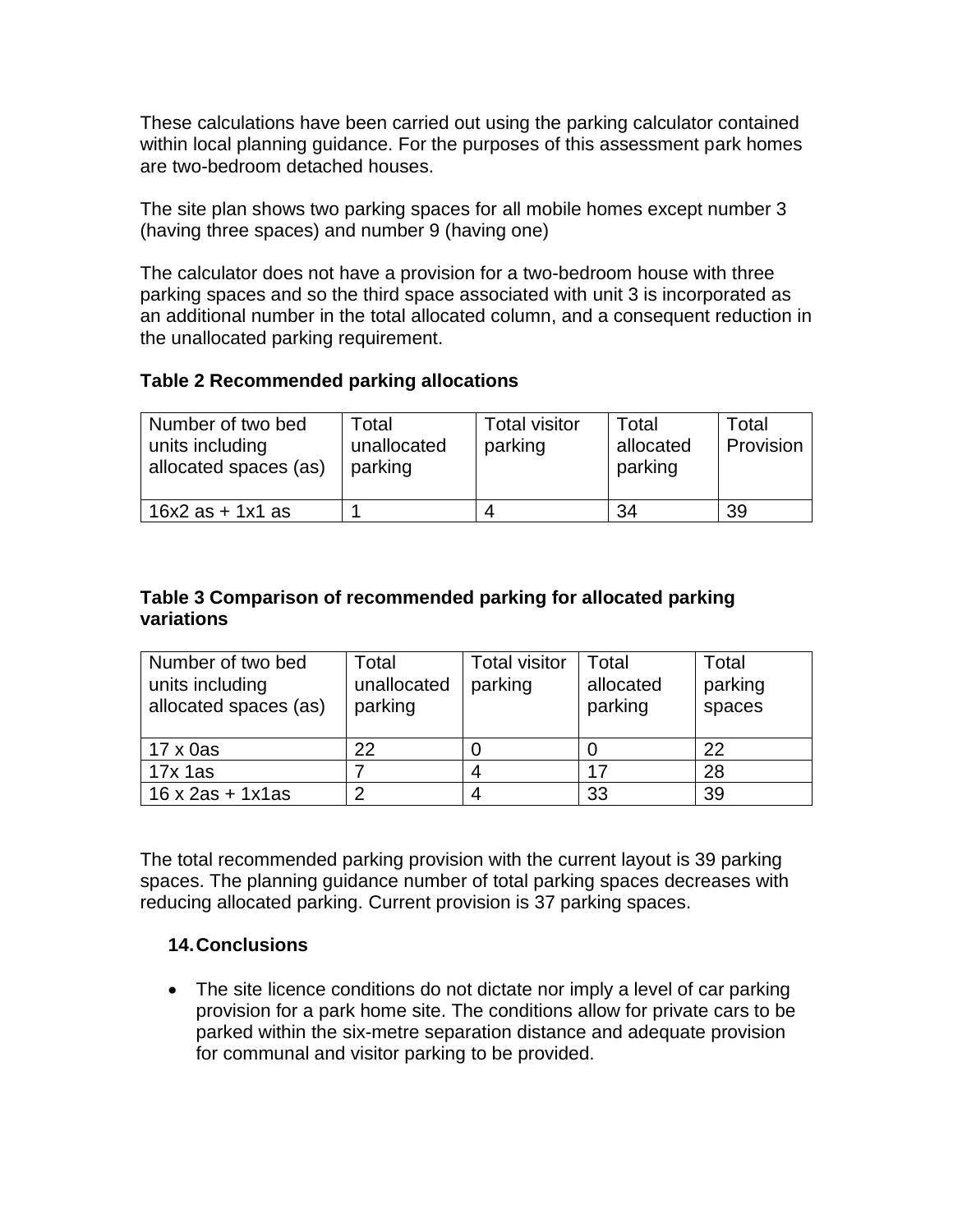- Guidance from the 2008 model standards which have been adopted in this licence direct that communal parking provision should be consistent with local planning policies.
- The local planning policy does not give a stated ratio for allocated parking such as a car parking space per pitch but allows a developer to determine their own pattern of parking allocation.
- Certificates of lawful use stipulate a maximum number of mobile homes allowed on the site but do not regulate the parking provision.
- 3 communal spaces marked out on the ground on the site are marginally smaller than that recommended in planning guidance (2.1m by 4.84m and 2.3m x 4.95m as opposed to 2.4m x 5m). The difference in size is insignificant
- Site licence condition 13 does not require a communal parking space to be marked out but simply to be suitably surfaced.
- The parking space shown in front of unit 9 is smaller than that recommended in planning guidance (2.28m up to 2.55m by 6m). The difference in size is insignificant.
- The current total level of provision is 37 parking spaces. It is below the calculated level from planning guidance by one visitor and one unallocated car space. However not all residents own 2 cars and it is noted that some drives can accommodate more than 2 cars.
- The calculated planning parking provision is greatest for two-bedroom properties.
- Guidance from the 2008 model standards advise parking requirements should reflect the reasonable needs of the residents, having regard to the size and layout of the site, the number of units, the occupation criteria of the site and the availability of public transport in the immediate vicinity.
- There is no significant local bus service available to the over 45's site.
- There were no specific fire risks from allocated or visitor car parking identified on the site from the fire risk assessment.
- The site is small with only 17 units. 5 of these have parking for two cars, one has parking for three cars and one for a single car on their plots. Visitors to the site could park at a parking place on the road or in a plot they are visiting in most cases.